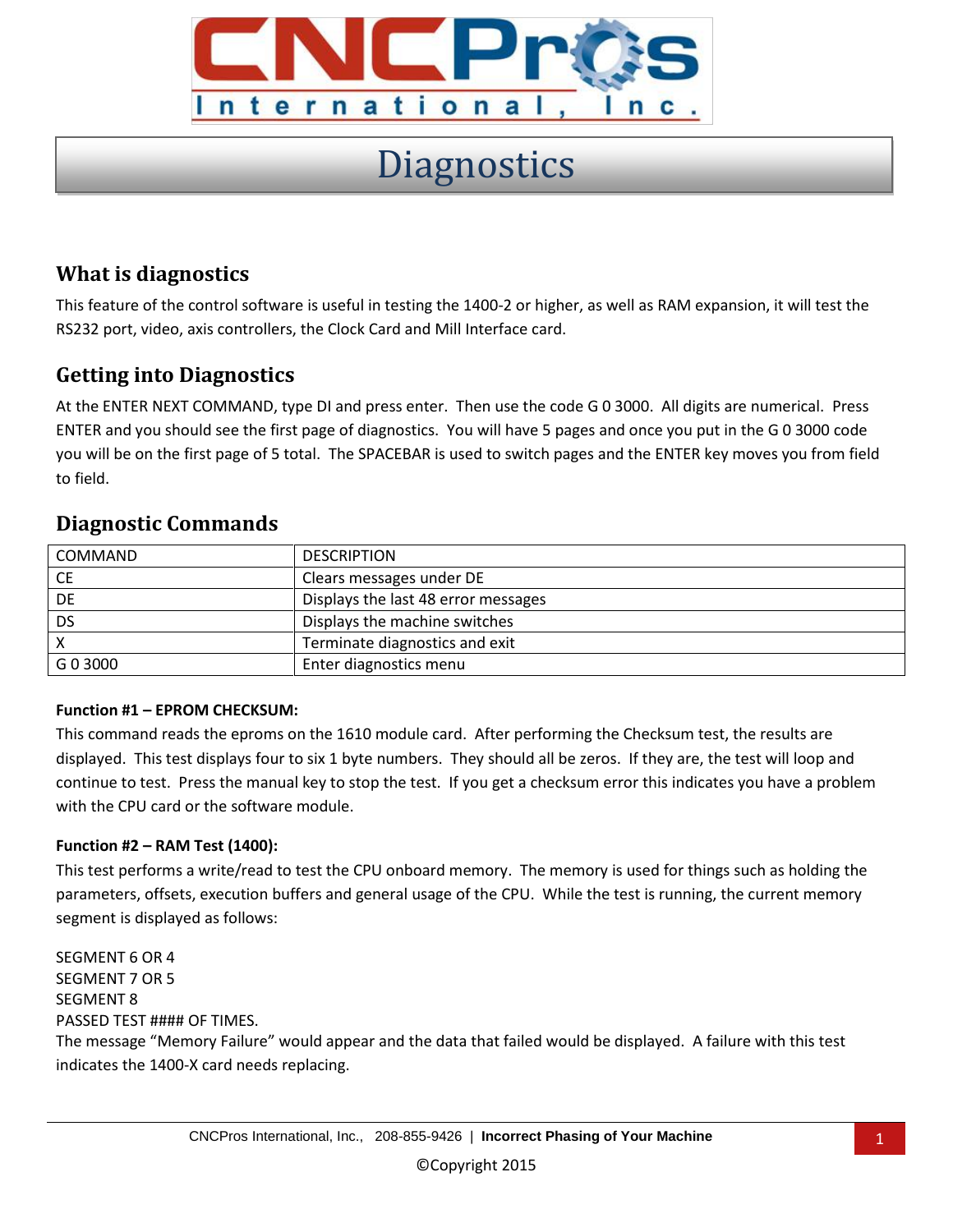

## **Function #3 – RAM EXPANSION TEST (1460):**

This will test the same as function #2 except it checks for memory expansion to 422k.

SEGMENT 9 SEGMENT A SEGMENT B SEGMENT C SEGMENT D SEGMENT E PASSED TEST #### TIMES. If the card is present, it is tested automatically the same as function #2. When a card is not found, you will get the message "Not Present." *\*NOTE: THERE IS A MORE THOROUGH RAM TEST AVAILABLE ON MENU PAGE 5*

#### **Function #4 – RS232 Test:**

This function tests the RS232 port. Install the Fadal jumper or just jumper pins #2 & #3. After selecting the baud rate, the CNC sends and receives a flow of characters until a fault is found or the manual key is pressed to stop the test. There are two procedures that can be performed with this test.

- 1) Install the jumper plug directly in the back of the CNC RS232 port and cycle the test. This tests the machine for a possible failure with the ribbon cable, wiring or a bad communications card (1030-X).
- 2) Install the test plug at the computer's end of the cable. This will check not only the cable but also the environment. A bad cable, solder connection or an electrical noise problem could cause the first test to pass and the second test to fail.

#### **Function #5 – Non-destructive loop test:**

This causes all tests to be continuously performed until a failure has occurred or the manual key is pressed.

| <b>DISPLAY</b>    | <b>DESCRIPTION</b>                                                                        |
|-------------------|-------------------------------------------------------------------------------------------|
| <b>ATCXTNDD</b>   | Switch closes when the ATC slide is extended                                              |
| <b>ATCTURET</b>   | Switch closes momentarily when the ATC turret motion is complete. May not be seen because |
|                   | closure may occur between screen updates.                                                 |
| <b>ORIENSP</b>    | Switch closes when the spindle is at the proper angle for orientation.                    |
| <b>ATCHOME</b>    | Switch closes when the ATC slide is fully retracted.                                      |
| <b>ATCFAULT</b>   | Switch closes when the ATC is subjected to excessive up or down forces.                   |
| <b>DRAWBAR</b>    | Switch closes when the drawbar cylinder is pressurized.                                   |
| <b>OIL LEVEL</b>  | Switch closes when the oil level is low for waylube and spindle lube reservoir.           |
| <b>HIGH IDLER</b> | Switch closes when the idler wheel is retracted. (Low range engaged).                     |
| <b>LOW IDLER</b>  | Switch closes when the idler wheel is retracted. (High range engaged).                    |
| <b>PROBE</b>      | Switch is open when probe switch is engaged.                                              |
| <b>SLIDE HOLD</b> | Switch is open when doors are closed (external slide hold).                               |
| X                 | Exit the switch display screen.                                                           |

#### **The table below is the diagnostic machine switch menu.**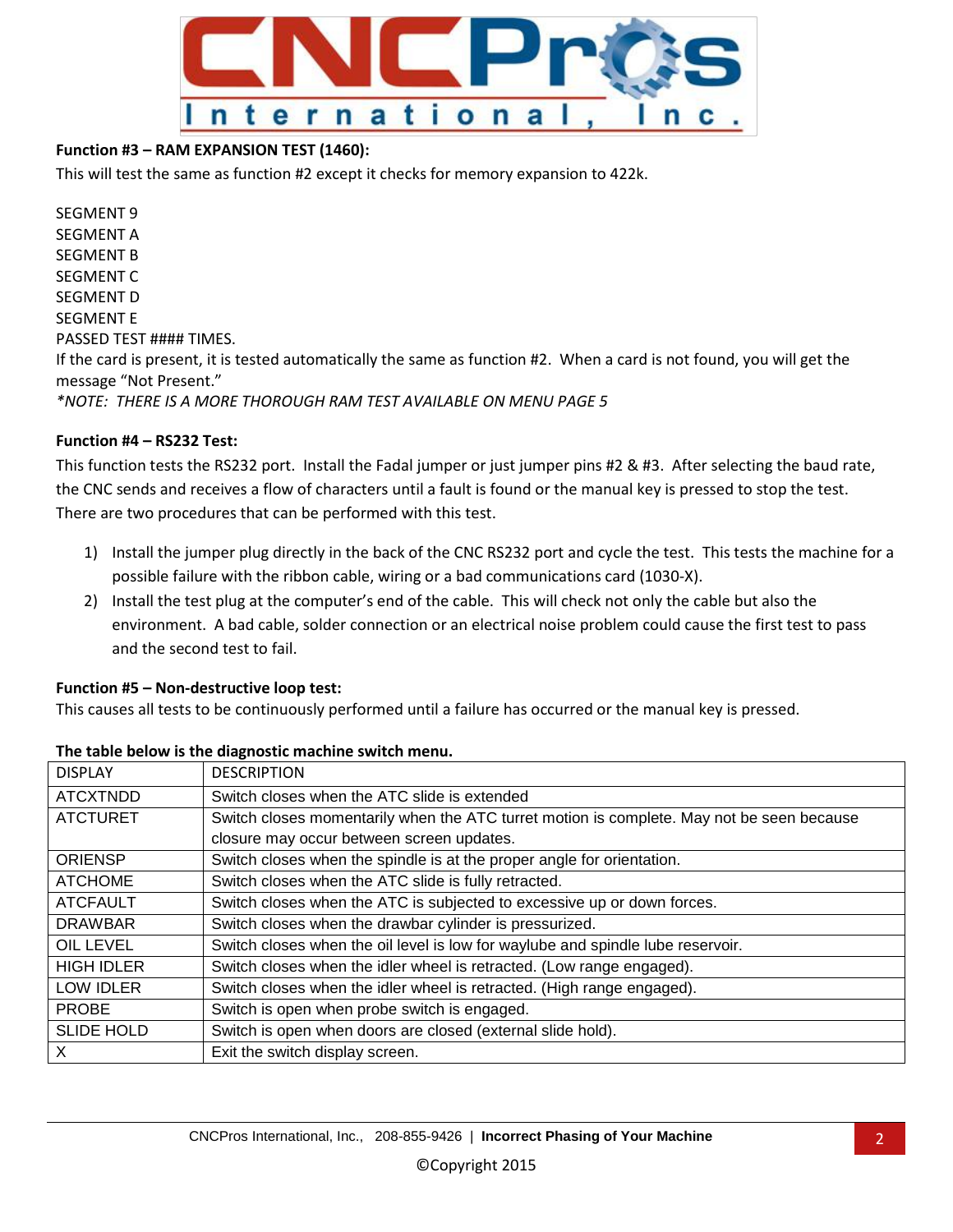

#### **Function #1 on page 2: Keyboard test**

This will test the keyboard by echoing the key to the screen. Pressing the JOG key allows the hand wheel to be tested.

**Function #2 on page 2:** START CNC. Do not use this command.

**Function #3 on page 2:** 1010-4 axis controller diagnostics intended for a Fadal tech only.

**Function #4 on page 2:** START MOS. Used by Fadal service tech only.

**Function #5 on page 2:** ZERO MEMORY. This writes zeros to segments 6, 8, 9, A, B, C, D, E.

**Function #1 on page 3:** VIDEO TEST. This test has two functions.

- 1) A testing of the video ram, which you will see as a quick flicker on the screen. If a failure is found, then there is a possible failure in your 1420 card, or the 1030 card.
- 2) A visual test. The screen should show a repeating pattern of characters. If the pattern is not repeating then there is a possible failure on the 1420 or the 1030 card.

#### **Function#2 of page 3: 1010 axis controller test**

This tests all the axes and if a slot is not populated then the No Response counter will be incremented. If an axis slot is populated and either the No Response or Failure counter has been incremented then you have a possible 1420 video card has failed or the 1030 card or even the processor. The expected and received checksum the spindle card is F0 and 80 respectively.

#### **Function #3 of page 3: Testing the clocks**

All three of the VMC clocks will be tested with this function. Interrupt 6 counts from -200 to 0 and then interrupts, interrupt 2 interrupts after approximately .1 seconds, and interrupt 3 interrupts after approximately .3 seconds. Therefore as interrupt 1 counts to 0 interrupt 3 should count to 6 (Note that the counting doesn't have to be perfect but should be in the general area). A message should appear if an interrupt is not counting properly. A message should appear if an interrupt is not counting properly. A failure could indicate a problem with the clock card or communication problem with the computer interface (1030) or CPU.

#### **Function #4 of page 3: Test Mill Interface Card**

The pass counter will be incremented with successful pass. Otherwise, a failure message will appear, which possibly indicates a 1040 or 1030 or 1400 CPU card.

## **Function #5 of page 3: Program memory checksum**

This test calculates a 4 byte checksum of all the current programs in memory. This checksum is used to verify that the memory has not been changed during a power on/off test or during a long period of time with the power off.